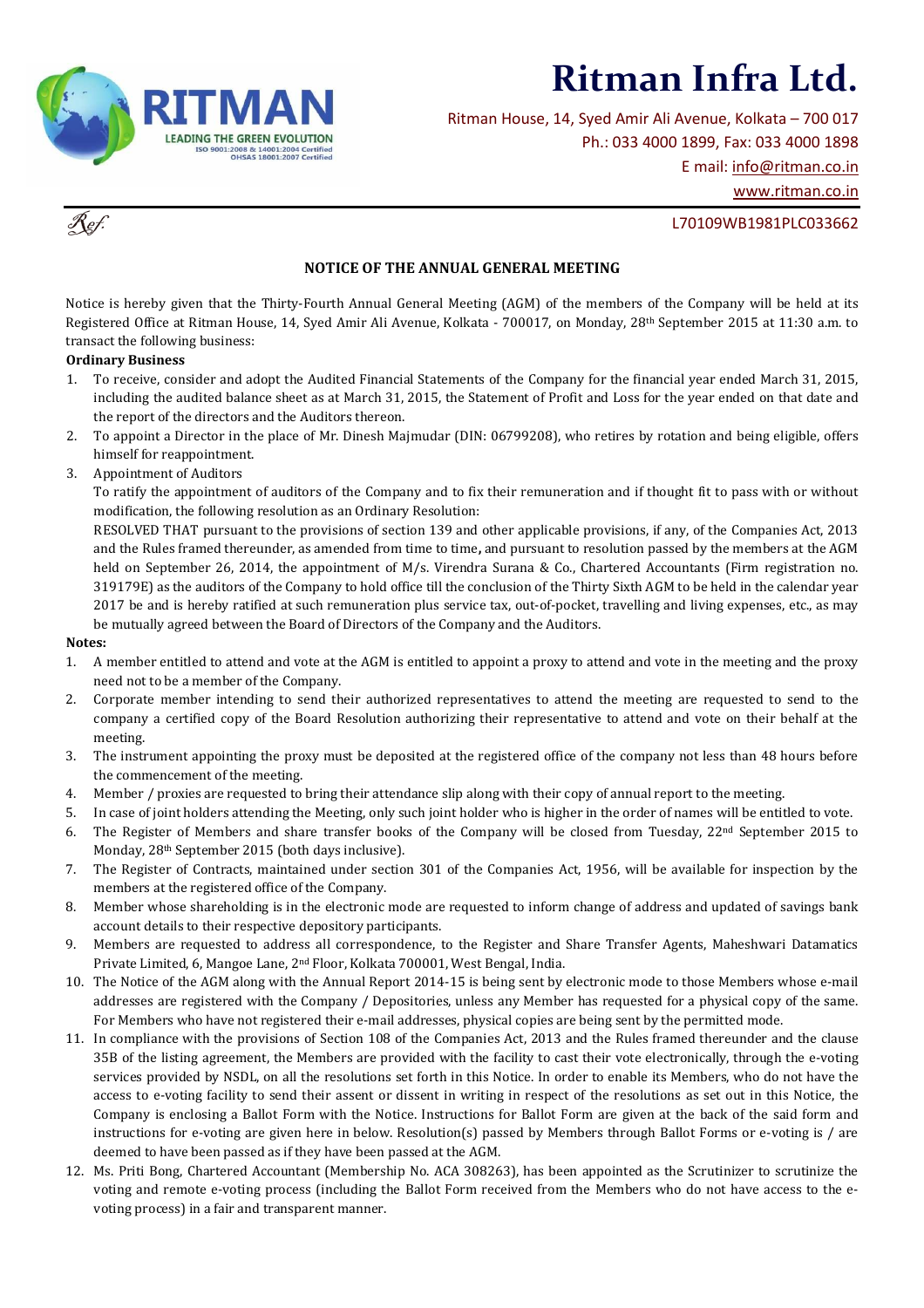

# **Ritman Infra Ltd.**

Ritman House, 14, Syed Amir Ali Avenue, Kolkata – 700 017 Ph.: 033 4000 1899, Fax: 033 4000 1898 E mail: info@ritman.co.in

www.ritman.co.in



### L70109WB1981PLC033662

- 13. The facility for voting, either through electronic voting system or ballot or polling paper shall also be made available at the meeting and Members attending the meeting who have not already cast their vote by remote e-voting or by ballot form shall be able to exercise their right at the meeting.
- 14. The Members who have cast their vote by remote e-voting or by ballot form prior to the meeting may also attend the meeting but shall not be entitled to cast their vote again.
- 15. Members can opt for only one mode of voting, i.e., either by Ballot Form or e-voting. In case Members cast their votes through both the modes, voting done by e-voting shall prevail and votes cast through Ballot Form shall be treated as invalid.
- 16. The instructions for e-voting are as under:
	- (i) The voting period begins on 25.09.2015 at 9.00 A.M. and ends on 27.09.2015 at 5.00 P.M. During this period shareholders' of the Company, holding shares either in physical form or in dematerialized form, as on the cut-off date (record date) of September 21, 2015, may cast their vote electronically. The e-voting module shall be disabled by CDSL for voting thereafter.
	- (ii) The shareholders should log on to the e-voting website www.evotingindia.com during the voting period.
	- (iii) Click on "Shareholders" tab.
	- (iv) Now Enter your User ID
	- (a) For CDSL: 16 digits beneficiary ID,
	- (b) For NSDL: 8 Character DP ID followed by 8 Digits Client ID,
	- (c) Members holding shares in Physical Form should enter Folio Number registered with the Company, excluding the special characters.
	- (v) Next enter the Image Verification as displayed and Click on Login.
	- (vi) If you are holding shares in demat form and had logged on to www.evotingindia.com and voted on an earlier voting of any company, then your existing password is to be used.
	- (vii) If you are a first time user follow the steps given below:

|                                        | For Members holding shares in Demat Form and Physical Form                                                                                                                                                                                                                                                                                                                                                                                                                                                                                                                                                                                |
|----------------------------------------|-------------------------------------------------------------------------------------------------------------------------------------------------------------------------------------------------------------------------------------------------------------------------------------------------------------------------------------------------------------------------------------------------------------------------------------------------------------------------------------------------------------------------------------------------------------------------------------------------------------------------------------------|
| <b>PAN</b>                             | Enter your 10 digit alpha-numeric PAN issued by Income Tax Department (Applicable for both demat<br>shareholders as well as physical shareholders)<br>Members who have not updated their PAN with the Company/Depository Participant are requested<br>to use the first two letters of their name and the 8 digits of the sequence number in the PAN field.<br>In case the sequence number is less than 8 digits enter the applicable number of 0's before the<br>number after the first two characters of the name in CAPITAL letters. Eg. If your name is Ramesh<br>Kumar with sequence number 1 then enter RA00000001 in the PAN field. |
| DOB                                    | Enter the Date of Birth as recorded in your demat account with the depository or in the company<br>records for your folio in dd/mm/yyyy format                                                                                                                                                                                                                                                                                                                                                                                                                                                                                            |
| <b>Bank Account</b><br>Number<br>(DBD) | Enter the Bank Account Number as recorded in your demat account with the depository or in the<br>company records for your folio.<br>Please Enter the DOB or Bank Account Number in order to Login.<br>If both the details are not recorded with the depository or company then please enter the member-<br>id / folio number in the Bank Account Number details field as mentioned in above instruction (iv).                                                                                                                                                                                                                             |

- (viii) After entering these details appropriately, click on "SUBMIT" tab.
- (ix) Members holding shares in physical form will then directly reach the Company selection screen. However, members holding shares in demat form will now reach 'Password Creation' menu wherein they are required to mandatorily enter their login password in the new password field. Kindly note that this password is to be also used by the demat holders for voting for resolutions of any other company on which they are eligible to vote, provided that company opts for e-voting through CDSL platform. It is strongly recommended not to share your password with any other person and take utmost care to keep your password confidential.
- (x) For Members holding shares in physical form, the details can be used only for e-voting on the resolutions contained in this Notice.
- (xi) Click on the EVSN for the relevant "Ritman Infra Limited" on which you choose to vote.